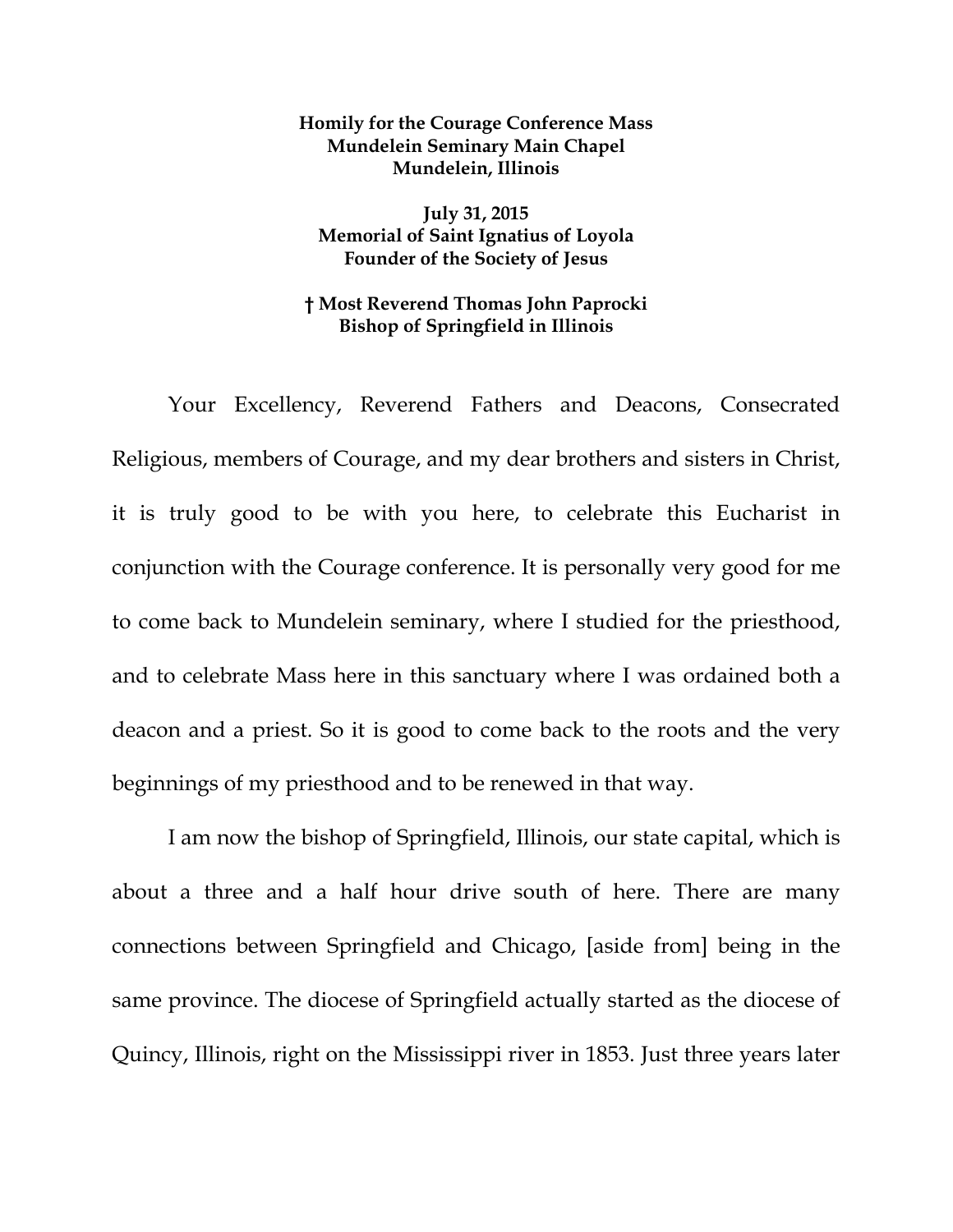it was moved to Alton, near St. Louis and it was the Alton diocese until 1923. In 1923, the See was moved from Alton to our capital in Springfield and the bishop who was charged with moving the See to Springfield was Bishop James Griffin who came from the Archdiocese of Chicago. He built a very beautiful Cathedral in Springfield which was designed by the same architect who designed Mundelein Seminary, McCarthy, and so there are many features that are common with the seminary here, which was built in the mid-1920s and our Cathedral which was dedicated in 1928.

As Cardinal, Mundelein's desire was very much expressed in the architecture of showing a very American-type feature, as the Church in the United States was setting its mark, so too our Cathedral in Springfield has a very American flavor to it. Among my favorite characteristics of our Cathedral of the Immaculate Conception are the stained glass windows. The windows on the north wall of our Cathedral of Springfield express the development of Christianity from its very beginnings and on the south wall more specifically about the development of Christianity in the United States.

2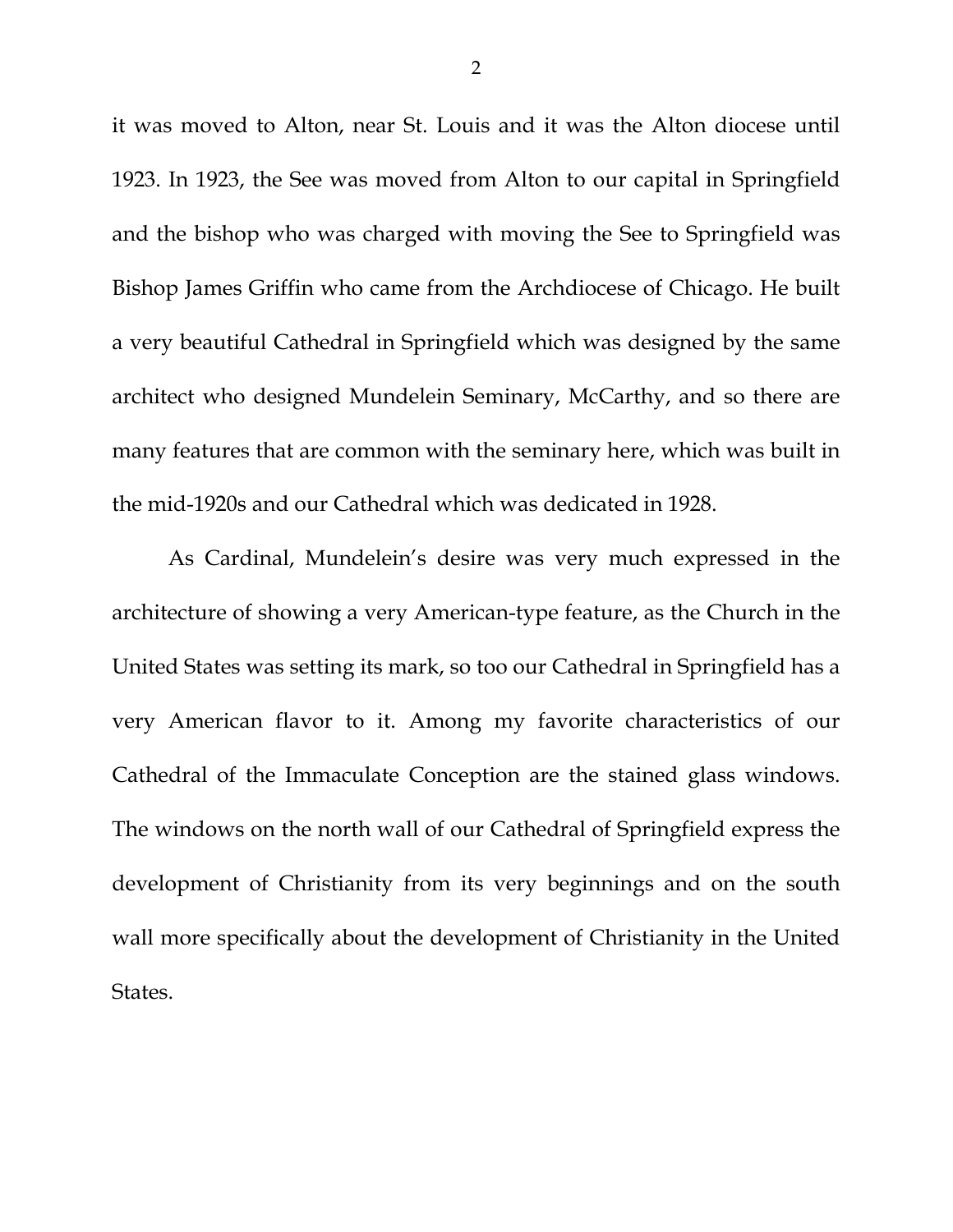Bishop Griffin was very aware of Springfield being the capital of the state and described the relationship between Church and State in the windows. So we probably are one of the few Cathedrals, if not the only, that has stained glass windows of Abraham Lincoln and George Washington: George Washington meeting with bishop John Carroll, the first bishop of the United States and Abraham Lincoln meeting with Archbishop John Hughes of New York. But the first three windows we have in Springfield — the ones on the north wall — are the ones that I want to focus on today because they really capture, in those three windows, the essence of what it means to be a Christian.

The very first window depicts Jesus giving the keys to St. Peter. The second window is the martyrdom of St. Ignatius of Antioch. It's a picture of him with lions around him as he was about to be martyred by being devoured by the lions. The third window depicts Pope St. Leo the Great and what is probably very unique is that it is probably the only stained glass window that depicts Attila the Hun! The picture depicts Pope Leo confronting Attila the Hun.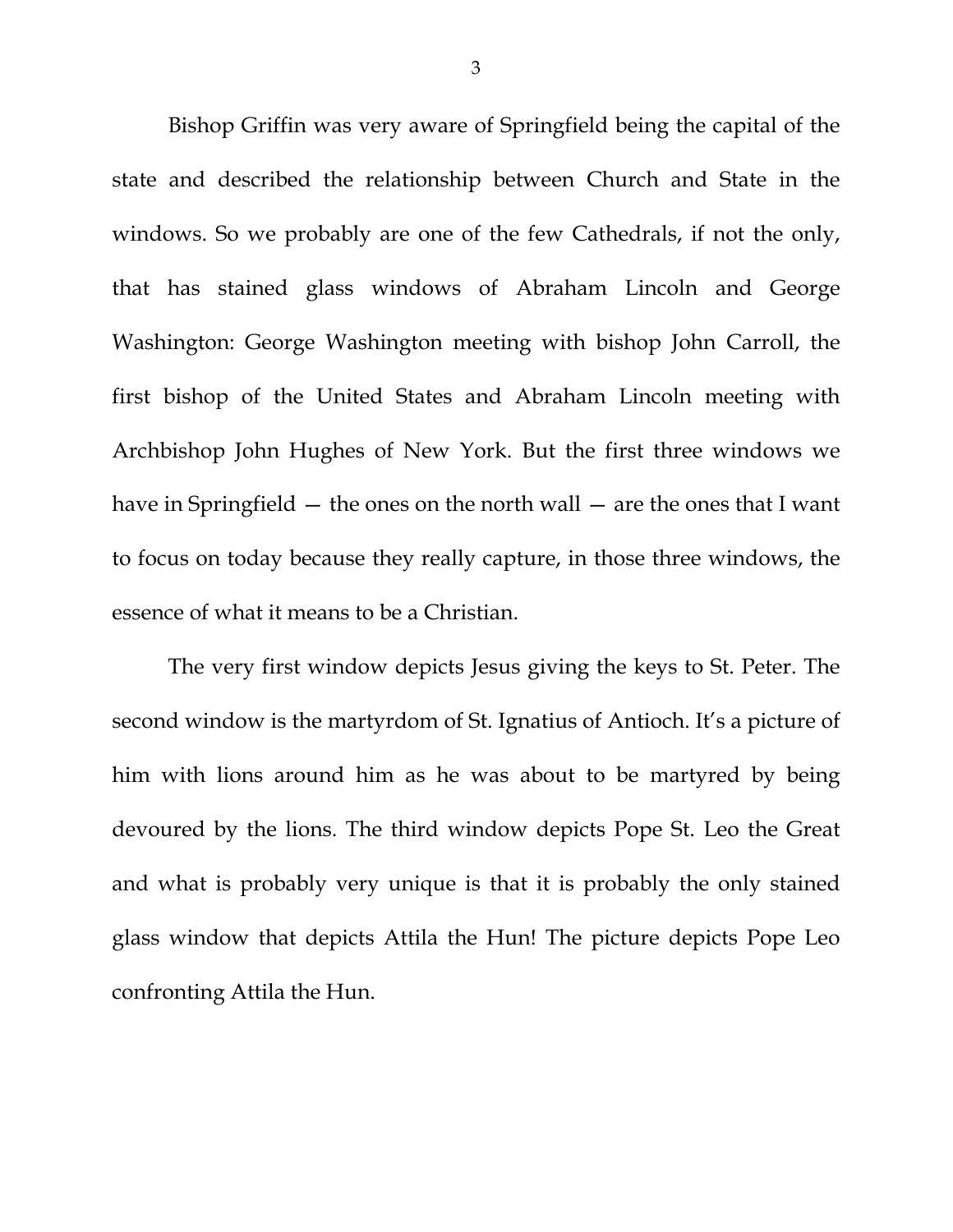So in these three windows it really captures what it means to be a Christian because first of all, Jesus is giving the keys to Peter. The keys of our salvation are in the Church, founded by Jesus Christ. The second window with the martyrdom of Ignatius of Antioch tells us that to be a Christian  $-$  all the first Christians were martyrs  $-$  to be a good Christian we have to be martyrs and witness to our faith, not necessarily in physically shedding our blood, but certainly in dying to ourselves and our wishes and our desires. And that third window of Leo the Great reminds us that we are called, as Christians, to greatness.

What made Leo the Great so great? He was the first to be called "the Great." What made him "the Great"? Well that window shows him confronting Attila the Hun; it depicts what made him great. Attila the Hun was about to lead an attack into Rome and Pope Leo goes out to meet him. Not with soldiers, not with an army — it was not a battle. The window depicts a conversation; Leo is standing there, talking to Attila the Hun. I wish I knew what he had said to him, but somehow Leo the Great was able to convince Attila the Hun to turn around and not to invade Rome. When I think about Leo the Great, what made him great was not that he was the Pope at the time of the peak, or the height, of the Roman Empire. He was

4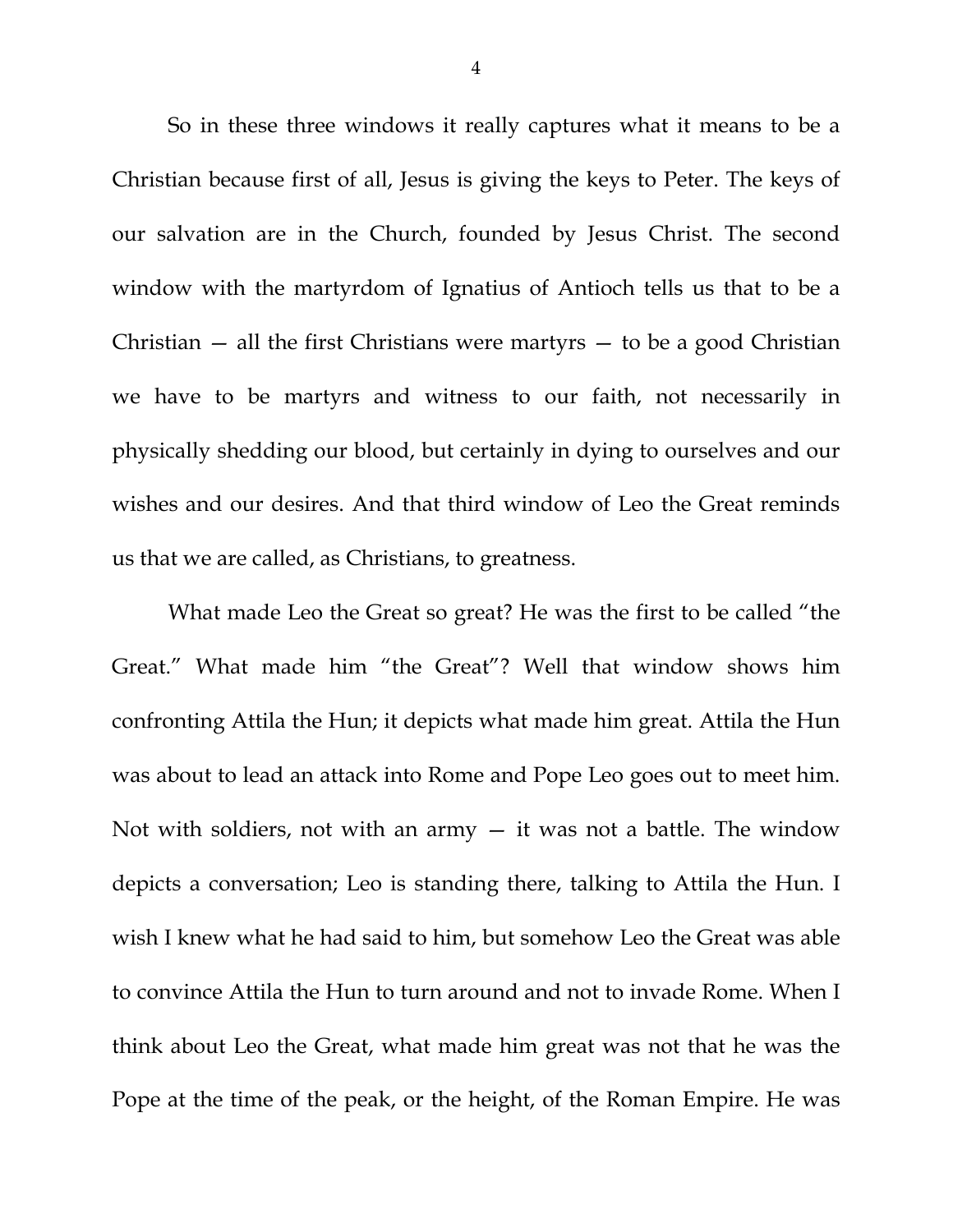not great because of the greatness of the Roman Empire, in fact just the opposite, he was Pope during the 5th century when the Empire was in its decline; it was being invaded by barbarians like Attila the Hun. What made Leo the Great so great was that in the face of all the decline around him in the Roman Empire, he remained steadfast and stood firm for the truth of the faith, giving witness to the truth handed down to us by Jesus Christ. We too, in our times are called to be great as Leo was great.

I've been thinking recently a great deal about the decline and fall of the Roman Empire and how it compares to the age that we are living in right now in the United States, and I don't think it takes a genius to figure out that we are indeed in a decline. I hate to say that. I hate to admit that. We all like to think of the greatness of the United States. I don't know about the fall. I won't predict that. I hope we won't fall but we are definitely in a decline. The 20th century is often referred to as the "American Century" but in reality as we look back it was maybe the American half-century, because our greatness in some ways ended with World War II. The "Greatest Generation" led us to victory in World War II. Within seven years we were unable to win a war in Korea, we were in the 60's and 70's unable to win a war in Vietnam, we were prevailing in Iraq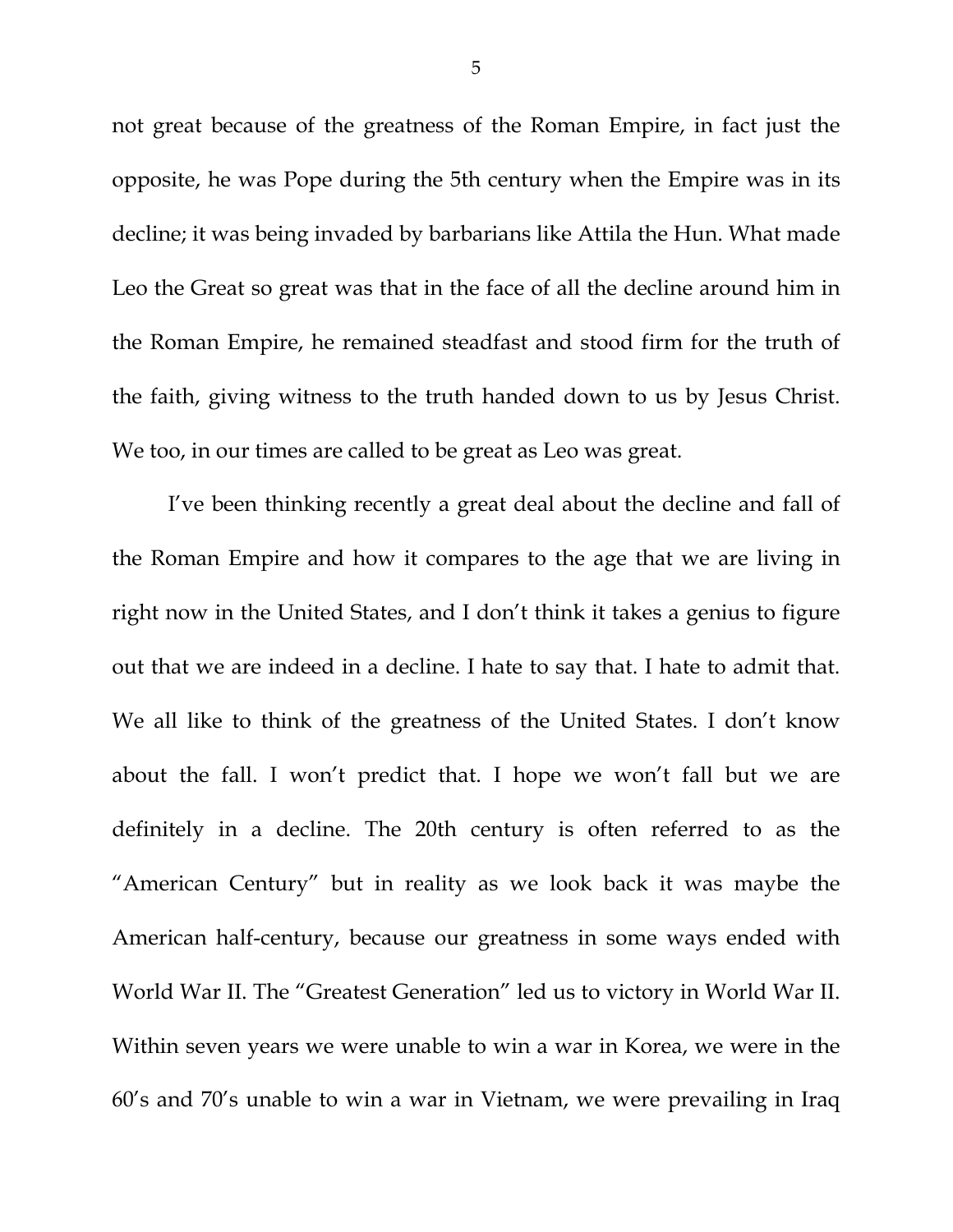until the President withdrew all of our forces and now it has been overrun with the Islamic State.

What happened to the Roman Empire? As you read Edwin Gibbons, "The Decline and Fall of the Roman Empire," he writes about how, as the Roman Empire weakened, its enemies began to perceive its weakness and so that is when the attacks came in because at its height no one would dare attack Rome because it was suicidal to do that. In its weakness people began to attack Rome. Even from within. What used to be a great source of pride, to say, "I'm a Roman citizen," became almost shameful to say during its declining years.

September 11<sup>th</sup>, 2001 should have been a wakeup call for our country to act here on our own soil. It should have been a time for us to turn more resolutely and devoutly to God, and yet we see how, unfortunately, many people had the exact opposite reaction. We continue to have attacks on our own soldiers, right here on American soil. And from within we see our country, our Supreme Court, that makes up laws according to its own whim without any relation to the Constitution. We have a President who decides which laws he will or will not enforce, and so for us, as we gather here for this Courage conference, we might be wondering, "why bother?"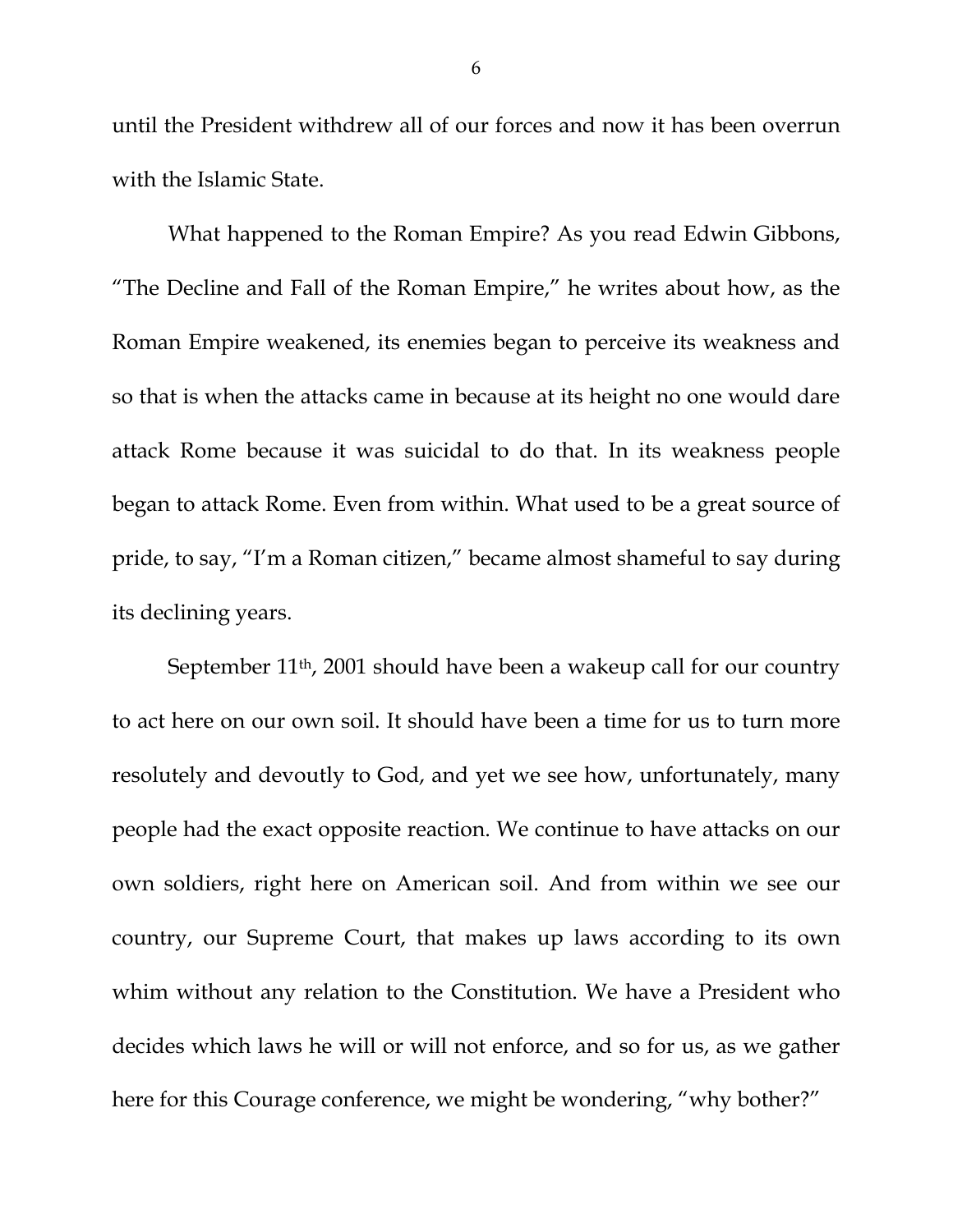So if our society is now embracing same-sex relationships, raising it to the status of a right: people of the same-sex have a right to get married to each other; the Boy Scouts of America have announced that it is their policy now that it is okay to be openly gay and to still be a leader — why are we bothering with this, going against the culture? If everybody else is accepting this, why are we swimming against the tide?

Well the answer to this question is because Jesus said, which we heard in today's Gospel, even that we need to proclaim the wisdom that is foreign to the people. Jesus said, "Do not conform yourself to this age, this depraved generation." You are called to be different, you are called to be great, you are called to be witnesses of Jesus Christ.

Today, in this feast day of St. Ignatius of Loyola we have a wonderful example of how to do that. Ignatius was a very worldly figure, living in the 15th century and the accounts of his spiritual development tell us he was a soldier and he was injured in battle and so it was during his recovery that he was looking for books. Remember books were not as available then as they are today, and so he wanted to read some books about military exploits because he loved reading about that, and all they could find were books of the lives of the saints, and so he spent his time reading that. We're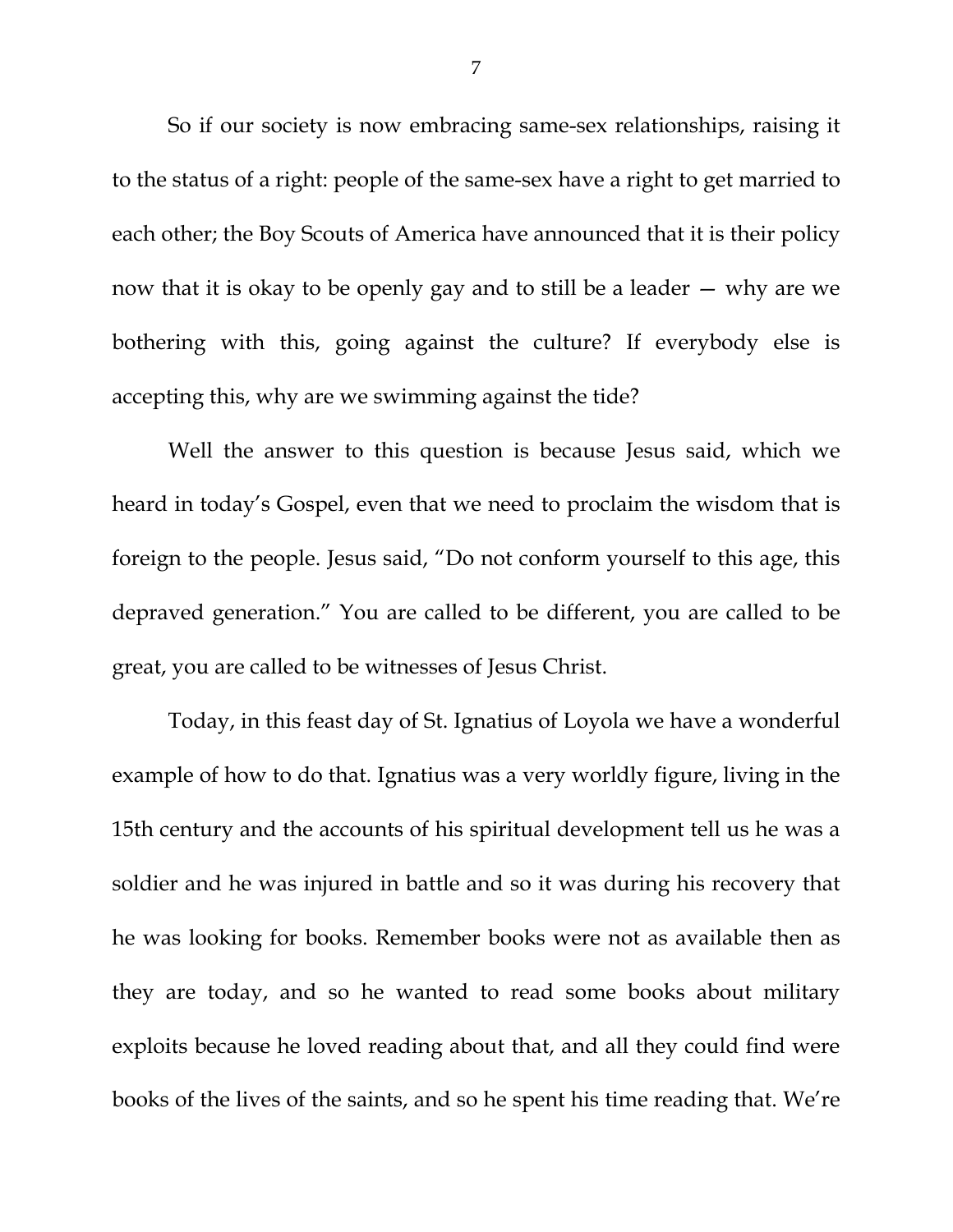told in the life of Ignatius, how he reflected upon that, he said when he would read about worldly exploits, like military battles, he would feel intense pleasure, but then after he stopped thinking about that, he would feel dry and depressed. In contrast, when he would read about the life of Christ and the life of the saints, he would have intense joy, and even when he stopped reading and he stopped thinking about those, that joy remained with him, and that leads to what is known today as Ignatian Spirituality. That is a discernment of spirits to discern God's presence and His activity in our lives.

We all know of course that Ignatius then goes on to found the Society of Jesus, established by Pope Paul III in 1540 and the great universities and missionary work carried on by the Jesuits today and even the first Jesuit to become Pope, Pope Francis, carrying on that tradition of St. Ignatius. For us, I think it's very important to reflect on the insight that Ignatius had because as we look at what the world offers us, the world offers intense pleasure, and especially within the realm of sexuality, there's no question: engaging in sexual acts brings great pleasure, but it is not lasting, and people who engage in illicit sexual actions often experience very quickly the guilt, the remorse, the bad feelings that come with engaging in